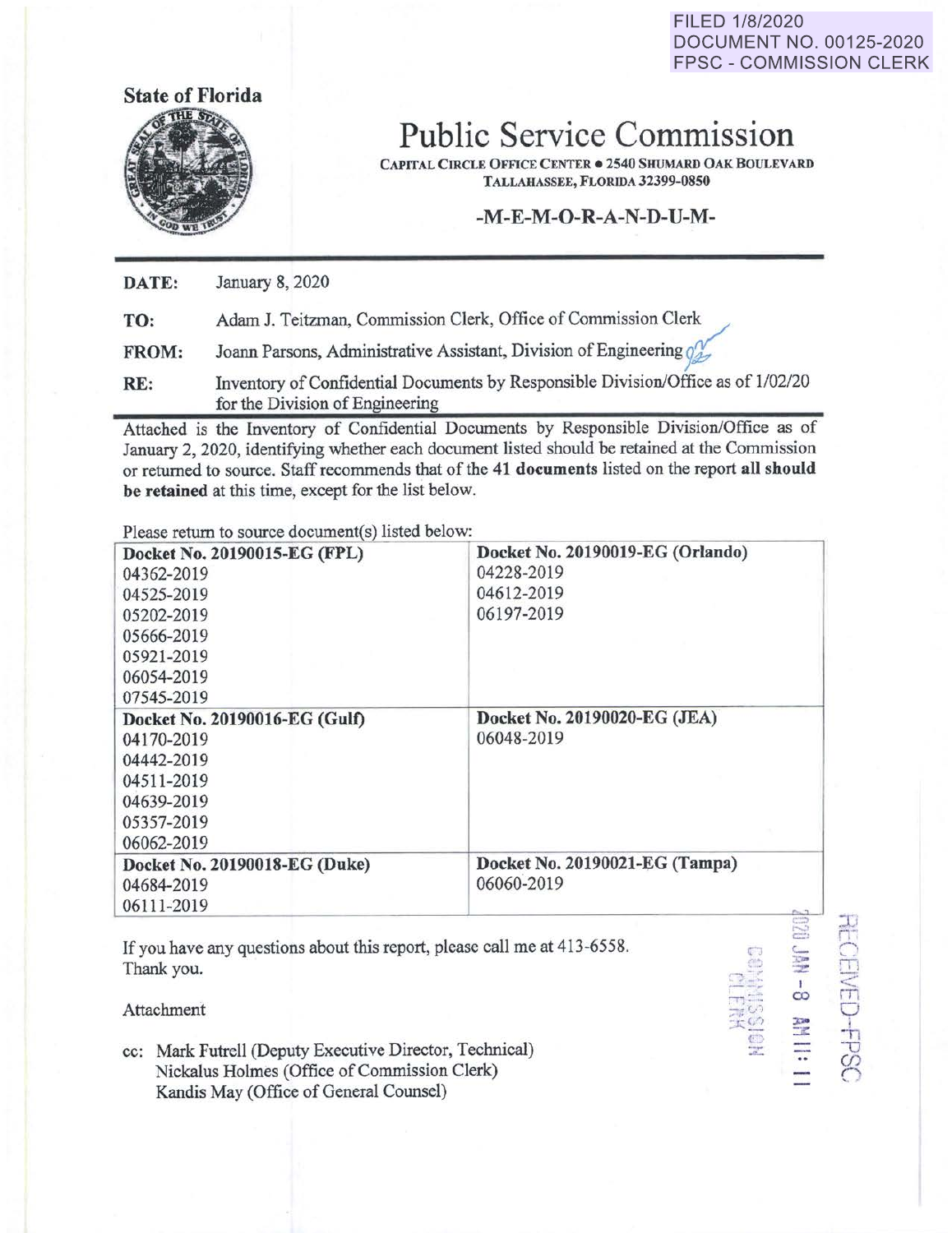Totals, 1 (Pinining (CORes) -- 13 (Poplar) -- 41 (Co

Florida Public Service Commission<br>- Inventory of Confidential Documents by Responsible Division/Office<br>- Report Date : 2 -3an -2020 at 11:44:82 AM<br>- 2010 Dreams Confidential Resport Date : 2 -3an -2020 at 11:44:82 AM<br>- 201 .<br>File End Dute: 1/31/2020 Doct .<br>(51/2020 Document Conflidential Bhatus Regio Date: 1/1/2020 Document C<br>Vary, ruling, Othur, Rey for ext of classification fld, Roa Sorvarded to maff for

| 1 ENG # | Docket#     | Title -- Division of Engineering                                                                                                                                                                                             |     | Document                    | <b>DateFiled</b> | Lead OPR           | <b>Lead</b><br>Staff/Att.              | <b>Conf.Status Status Date Description</b> |            |                                                                                                                                                                                                                      |     | RetainİReturn |
|---------|-------------|------------------------------------------------------------------------------------------------------------------------------------------------------------------------------------------------------------------------------|-----|-----------------------------|------------------|--------------------|----------------------------------------|--------------------------------------------|------------|----------------------------------------------------------------------------------------------------------------------------------------------------------------------------------------------------------------------|-----|---------------|
|         | 20160058-WS | Application for approval of transfer<br>of Sun River Utilities, Inc. water<br>and wastewater systems and<br>Certificate Nos. 646-W and 554-S<br>lin Charlotte and DeSoto Counties<br>to North Charlotte Waterworks.<br>linc. |     | 01484-2016 03/21/2016       |                  | Graves.<br>Robert  | Crawford.<br>Jennifer                  | Staff recom<br>lorder                      |            | North Charlotte (Rendell) -<br>fild: awaiting 11/07/2016 (CONFIDENTIAL) Shareholder's personal<br>financial records.                                                                                                 |     |               |
|         | 20190015-EG | Commission review of numeric<br>conservation goals (Florida Power   1<br>& Light Company).                                                                                                                                   |     | 04362-2019 05/16/2019       |                  | Wooten.<br>Orlando | DuVal.<br>Margo                        | <b>Order</b><br>issued                     |            | FPL (Wright) - (CONFIDENTIAL) Certain<br>07/26/2019 information in response to staff's 1st<br>request for PODs, No. 4.                                                                                               | --- | ممط           |
|         |             |                                                                                                                                                                                                                              |     | 2 04525-2019 05/23/2019     |                  | Wooten.<br>Orlando | DuVal.<br>Margo                        | <b>Order</b><br>lissued                    | 06/28/2019 | <b>IFPL (Cox) - (CONFIDENTIAL) Highlighted</b><br>information provided in response to staff's<br>i2nd request for PODs (Nos. 9-10):<br>provided on CD only.                                                          |     |               |
|         |             |                                                                                                                                                                                                                              |     | l05202-2019 l06/27/2019     |                  | Wooten.<br>Orlando | DuVal.<br>Margo                        | Order<br>lissued                           | 07/26/2019 | FPL (Cox) - (CONFIDENTIAL) Response<br>to staff's 5th set of interrogatories (No. 67).<br>Exh A (to request for confidential<br>classification (DN 05201-2019)].                                                     |     |               |
|         |             |                                                                                                                                                                                                                              |     | 05666-2019 07/18/2019       |                  | Wooten.<br>Orlando | DuVal,<br>Margo                        | Order<br>issued                            |            | FPL (Wright) - (CONFIDENTIAL)<br>07/29/2019 Information provided in response to staff's<br>8th set of interrogatories (Nos. 88-89).                                                                                  |     |               |
|         |             |                                                                                                                                                                                                                              |     | 05921-2019 07/23/2019       |                  | Wooten,<br>Orlando | DuVal.<br>Margo                        | Order<br>lissued                           |            | FPL (Wright) - (CONFIDENTIAL)<br>07/29/2019 Information provided in response to staff's<br>9th set of interrogatories (No. 94).                                                                                      |     |               |
|         |             |                                                                                                                                                                                                                              |     | 06054-2019 07/26/2019       |                  | Nooten,<br>Orlando | DuVal.<br>Margo                        | Order<br><b>issued</b>                     |            | FPL (Cox) - (CONFIDENTIAL) Information<br>08/09/2019 provided in response to staff's 10th set of<br>interrogatories (No. 100).                                                                                       |     |               |
|         |             |                                                                                                                                                                                                                              |     | 07545-2019 08/12/2019       |                  | Wooten.<br>Orlando | DuVal,<br>Margo                        | Filed by<br>staff                          | 08/12/2019 | (CONFIDENTIAL) Hearing Exhibit No. 274<br>from 8/12/19 hearing.                                                                                                                                                      |     |               |
|         |             | Commission review of numeric<br>20190016-EG conservation goals (Gulf Power<br>Company).                                                                                                                                      |     | 04170-2019 05/07/2019 Lewis |                  | Clayton            | Dziechciarz. Order<br>Rachael          | issued                                     |            | GPC (Griffin) - (CONFIDENTIAL) DVD<br>containing certain information produced in<br>08/06/2019 response to SACE's 1st request for PODs<br>(Nos. 1-18); specifically, in response to<br>Nos. 1, 2, 3, 5, 6, 8, and 9. |     |               |
|         |             |                                                                                                                                                                                                                              | 12. | 04442-2019 05/20/2019       |                  | Lewis.<br>Clayton  | Dziechciarz Order<br>Rachael           | lissued                                    | 08/06/2019 | GPC (Griffin) - (CONFIDENTIAL) DVD<br>containing certain information produced in<br>response to SACE's 2nd request for PODs<br>(No. 19).                                                                             |     |               |
|         |             |                                                                                                                                                                                                                              | 13  | 04511-2019 05/23/2019       |                  | Lewis.<br>Clayton  | <b>iDziechciarz. iOrder</b><br>Rachael | issued                                     | 08/06/2019 | GPC (Griffin) - (CONFIDENTIAL) DVD<br>containing certain information produced in<br>response to staff's 1st request for PODs<br>(Nos. 1-4).                                                                          |     |               |
|         |             |                                                                                                                                                                                                                              |     | 04639-2019 05/30/2019       |                  | Lewis.<br>Clayton  | Dziechciarz. Order<br>Rachael          | issued                                     | 08/06/2019 | GPC (Griffin) - (CONFIDENTIAL) Certain<br>information produced in response to staff's<br>2nd request for PODs (No. 5); provided on<br>CD only.                                                                       |     |               |
|         |             |                                                                                                                                                                                                                              |     |                             |                  |                    |                                        |                                            |            |                                                                                                                                                                                                                      |     |               |

÷

 $\frac{12}{13}$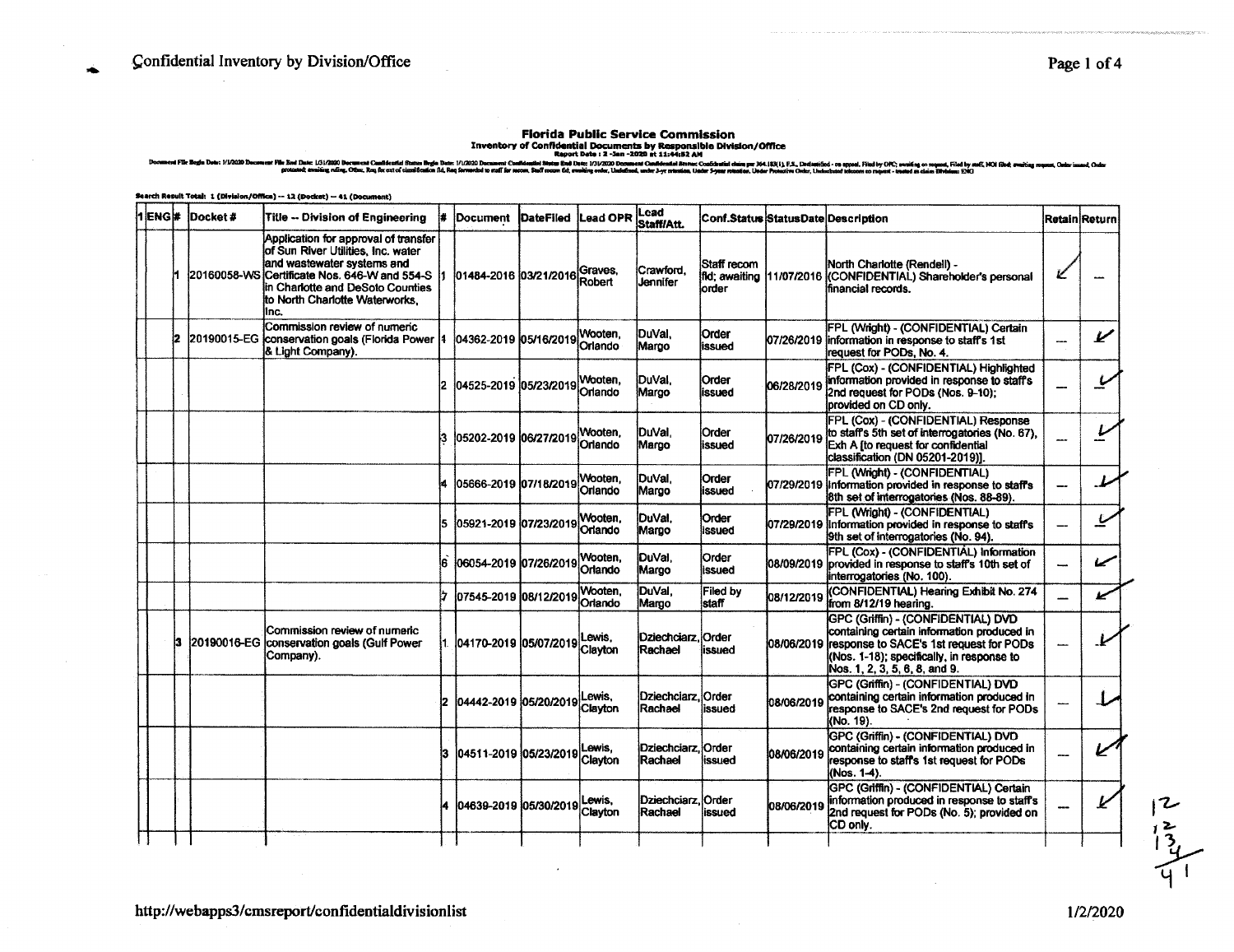|   |             |                                                                                                           |                | 5 05357-2019 07/05/2019         | Lewis,<br>Clayton      | Dziechciarz, Order<br>Rachael           | issued               | 08/06/2019               | GPC (Boyett) - (CONFIDENTIAL) DVD<br>containing certain information produced in<br>response to staff's 4th request for PODs                                                                                                                                                                                                                                               | $=$ tecs     | Return |
|---|-------------|-----------------------------------------------------------------------------------------------------------|----------------|---------------------------------|------------------------|-----------------------------------------|----------------------|--------------------------|---------------------------------------------------------------------------------------------------------------------------------------------------------------------------------------------------------------------------------------------------------------------------------------------------------------------------------------------------------------------------|--------------|--------|
|   |             |                                                                                                           |                | 06062-2019 07/26/2019           | Lewis,<br>Clayton      | Dziechciarz, Order<br>Rachael           | issued               |                          | (Nos. 9-11); specifically, response No. 11.<br>GPC (Griffin) - (CONFIDENTIAL) Certain<br>information contained within response to<br>staff's 10th set of interrogatories, No. 89;<br>08/12/2019 specifically, information regarding<br>payments made pursuant to contracts with<br>vendors for consulting services associated<br>with the 2020 FEECA goalsetting process. | ---          |        |
|   |             | Commission review of numeric<br>20190018-EG conservation goals (Duke Energy<br>Florida, LLC).             |                | 04684-2019 05/31/2019           | Wright,<br>Douglas     | Murphy,<br>Charles                      | Order<br>issued      |                          | Duke Energy (Bernier) - (CONFIDENTIAL)<br>Response to staff's 3rd set of<br>07/29/2019 interrogatories (Nos. 49-58), Exh A [to<br>notice of intent to request confidential<br>classification (DN 04603-2019)].                                                                                                                                                            | СЩ.          |        |
|   |             |                                                                                                           |                | 06111-2019 07/29/2019           | Wright,<br>Douglas     | Murphy,<br>Charles                      | Order<br>issued      | 08/29/2019               | Duke Energy (Bemier) - (CONFIDENTIAL)<br>Information contained in response to staff's<br>11th set of interrogatories (Nos. 119-122);<br>specifically, questions 119(a) and 119(b).                                                                                                                                                                                        | <b>Since</b> |        |
| 5 |             | Commission review of numeric<br>20190019-EG conservation goals (Orlando<br>Utilities Commission).         |                | 04228-2019 05/09/2019           | Doehling,<br>Jefferson | Weisenfeld,<br>Ashley                   | Order<br>issued      | 06/25/2019               | OUC (Wright) - (CONFIDENTIAL) Flash<br>drive containing information provided in<br>response to SACE's 1st request for PODs<br>(Nos. 1-18).                                                                                                                                                                                                                                | ---          |        |
|   |             |                                                                                                           |                | 04612-2019 05/29/2019           | Doehling,<br>Jefferson | Weisenfeld,<br>Ashley                   | Order<br>issued      |                          | OUC (Wright) - (CONFIDENTIAL) Certain<br>information provided in a supplemental<br>07/17/2019 response to SACE's 2nd request for PODs<br>(Nos. 1-18), pursuant to Order PSC-2019-<br>0062-PCO-EG; provided on CD only.                                                                                                                                                    | -            |        |
|   |             |                                                                                                           |                | 06197-2019 07/30/2019 Doehling, | Jefferson              | Weisenfeld,<br>Ashley                   | Order<br>issued      | 08/09/2019               | OUC (LaVia) - (CONFIDENTIAL) Certain<br>information provided in supplemental<br>response to staffs 11th set of<br>interrogatories (No. 90), which is also being<br>provided pursuant to Order PSC-2019-<br>0062-PCO-EG.                                                                                                                                                   |              |        |
|   | 20190020-EG | Commission review of numeric<br>conservation goals (JEA).                                                 |                | 06048-2019 07/26/2019           | Doehling,<br>Jefferson | Weisenfeld.<br>Ashley                   | Order<br>issued      | 08/09/2019               | JEA (Lewis) - (CONFIDENTIAL) Certain<br>information provided in responses to staff's<br>12th set of interrogatories (Nos. 88-94);<br>specifically, interrogatory No. 90b.                                                                                                                                                                                                 | $\cdots$     |        |
|   |             | Commission review of numeric<br>20190021-EG conservation goals (Tampa<br>Electric Company).               |                | 06060-2019 07/26/2019           | Takira                 | Thompson, Dziechciarz, Order<br>Rachael | issued               | 08/12/2019               | TECO (Beasley) - (CONFIDENTIAL)<br>Highlighted information contained in staff's<br>10th set of interrogatories (Nos. 99-103).<br>No. 99.                                                                                                                                                                                                                                  | ---          |        |
|   | 20190061-EI | Petition for approval of FPL<br>SolarTogether program and tariff.<br>by Florida Power & Light<br>Company. | ŀ1             | 04381-2019 05/17/2019 Wright,   |                        | Trierweiler,<br>Walter                  | Staff recom<br>order |                          | FPL (Moncada) - (CONFIDENTIAL) Certain<br>fld; awaiting 05/29/2019 information provided in response to staff's<br>first data request No. 34.                                                                                                                                                                                                                              | ĸ            |        |
|   |             |                                                                                                           |                | 05668-2019 07/18/2019 Wright,   | Douglas                | Trierweiler.<br>Walter                  | Staff recom<br>order | fld; awaiting 08/06/2019 | FPL (Moncada) - (CONFIDENTIAL)<br>Information provided in response to staff's<br>1st set of interrogatories (Nos. 34, 96, and<br>$147$ ).                                                                                                                                                                                                                                 |              |        |
|   |             |                                                                                                           | $\overline{3}$ | 08129-2019 08/15/2019           | Wright.<br>Douglas     | Trierweiler.<br>Walter                  | Staff recom<br>order |                          | FPL (Moncada) - (CONFIDENTIAL)<br>fld; awaiting 12/19/2019 Information provided in response to OPC's<br>3rd request for PODs (No. 6).                                                                                                                                                                                                                                     |              |        |

Req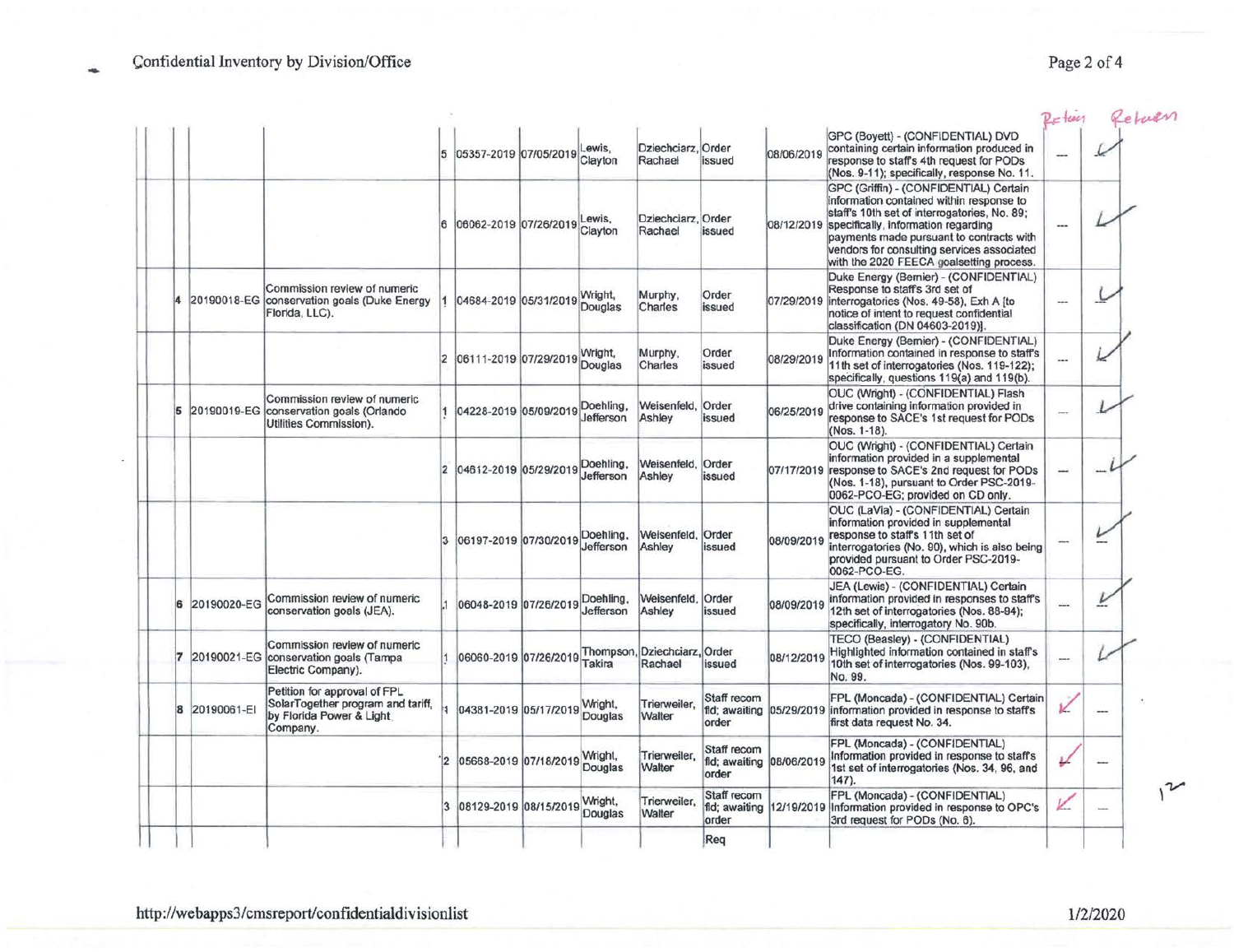Çonfidential Inventory by Division/Office

 $\mathbf{w}$ 

| Page 3 of 4 |  |  |
|-------------|--|--|
|             |  |  |
|             |  |  |

 $\overline{a}$ 

|  | 08181-2019 08/16/2019 Wright,    |                           | Trierweiler.<br>Walter | forwarded to<br>staff for<br>recom                |                          | FPL (Moncada) - (CONFIDENTIAL) Certain<br>08/16/2019 information provided in response to OPC's<br>4th set of interrogatories (No. 22).                                                                                                        | etain |     |
|--|----------------------------------|---------------------------|------------------------|---------------------------------------------------|--------------------------|-----------------------------------------------------------------------------------------------------------------------------------------------------------------------------------------------------------------------------------------------|-------|-----|
|  | 08354-2019 08/22/2019            | Wright,<br>Douglas        | Trierweiler.<br>Walter | Staff recom<br>fld; awaiting<br>order             | 12/19/2019               | FPL (Moncada) - (CONFIDENTIAL)<br>Information provided in response to OPC's<br>5th set of interrogatories (No. 23) and 4th<br>request for PODs (No. 10).                                                                                      | ₩     |     |
|  | 08432-2019 08/26/2019 Wright,    |                           | Trierweiler,<br>Walter | Staff recom<br>fld; awaiting<br>order             | 12/19/2019               | FPL (Moncada) - (CONFIDENTIAL)<br>Information provided in response to staff's<br>2nd set of interrogatories (Nos. 166 and<br>186).                                                                                                            | Đ     |     |
|  | 08576-2019 09/03/2019 Wright,    |                           | Trierweiler,<br>Walter | Staff recom<br>fld; awaiting<br>order             |                          | FPL (Cox) - (CONFIDENTIAL) Certain<br>information provided in response to Vote<br>12/19/2019 Solar's 1st set of interrogatories (No. 58),<br>Exh A [to request for confidential<br>classification (DN 08575-2019)].                           | 77    |     |
|  | 08630-2019 09/05/2019            | Wright,<br>Douglas        | Trierweiler.<br>Walter | Staff recom<br>fld; awaiting<br>order             |                          | FPL (Moncada) - (CONFIDENTIAL) Certain<br>information provided in response to OPC's<br>12/19/2019 6th request for PODs (No. 15), Exh A [to<br>request for confidential classification (DN<br>08629-2019)].                                    |       | $-$ |
|  | 08676-2019 09/09/2019 Wright,    | Douglas                   | Trierweiler.<br>Walter | Staff recom<br>fld; awaiting 12/19/2019<br>order  |                          | FPL (Moncada) - (CONFIDENTIAL) Certain<br>competitive development information<br>provided in the direct testimony of James<br>R. Dauphinais, Exh A [to request for<br>confidential classification (DN 08675-<br>2019)]. [x-ref DN 08744-2019] | v     |     |
|  | 10 08744-2019 09/12/2019 Wright, |                           | Trierweiler,<br>Walter | Staff recom<br>fld; awaiting 12/19/2019<br>order  |                          | OPC (Morse) - (CONFIDENTIAL)<br>Highlighted version of the complete direct<br>testimony and exhibits of James R.<br>Dauphinais. [x-ref DN 08676-2019]                                                                                         | ⊬     |     |
|  | 1108756-2019 09/12/2019 Douglas  |                           | Trierweiler.<br>Walter | Staff recom<br>fld; awaiting 12/19/2019<br>order  |                          | FPL (Moncada) - (CONFIDENTIAL)<br>Information provided in response to Vote<br>Solar's 1st request for PODs (No. 1), Exh A<br>[to request for confidential classification<br>(DN 08755-2019)].                                                 |       |     |
|  | 12 09282-2019 10/08/2019         | Wright,<br>Douglas        | Trierweiler,<br>Walter | Staff recom<br>fld; awaiting 12/19/2019<br>order  |                          | FPL (Moncada) - (CONFIDENTIAL) CD<br>containing information provided in<br>response to OPC's 7th request for PODs<br>(No. 23).                                                                                                                |       | --- |
|  | 13 09493-2019 10/21/2019         | Wright,<br>Douglas        | Trierweiler.<br>Walter | Staff recom<br>fld; awaiting 12/19/2019<br>order  |                          | FPL (Moncada) - (CONFIDENTIAL) CD<br>containing certain information provided in<br>response to OPC's 11th request for PODs<br>(No. 52).                                                                                                       | Đ     |     |
|  | 14 09585-2019 10/24/2019         | Wright,<br><b>Douglas</b> | Trierweiler,<br>Walter | Staff recom<br>order                              | fid; awaiting 12/19/2019 | FPL (Cox) - (CONFIDENTIAL) Information<br>provided in response to the OPC's 12th<br>request for PODs (No. 56).                                                                                                                                |       | --- |
|  | 15 11105-2019 11/25/2019         | Wright,<br>Douglas        | Trierweiler.<br>Walter | Staff recom<br>fld; awaiting  12/19/2019<br>order |                          | FPL (Cox) - (CONFIDENTIAL) Information<br>provided in response to OPC's 7th request<br>for PODs (No. 17), second supplemental.<br>[Exh A to request for confidential<br>classification, DN 11103-2019].                                       |       |     |
|  | 16 11468-2019 12/23/2019         | Wright,<br>Douglas        | Trierweiler,<br>Walter | Reg<br>staff for                                  |                          | forwarded to 12/23/2019 FPL (Moncada) - (CONFIDENTIAL) Certain<br>information provided in response to OPC's                                                                                                                                   |       |     |

http://webapps3/cmsreport/confidentialdivisionlist 1/2/2020